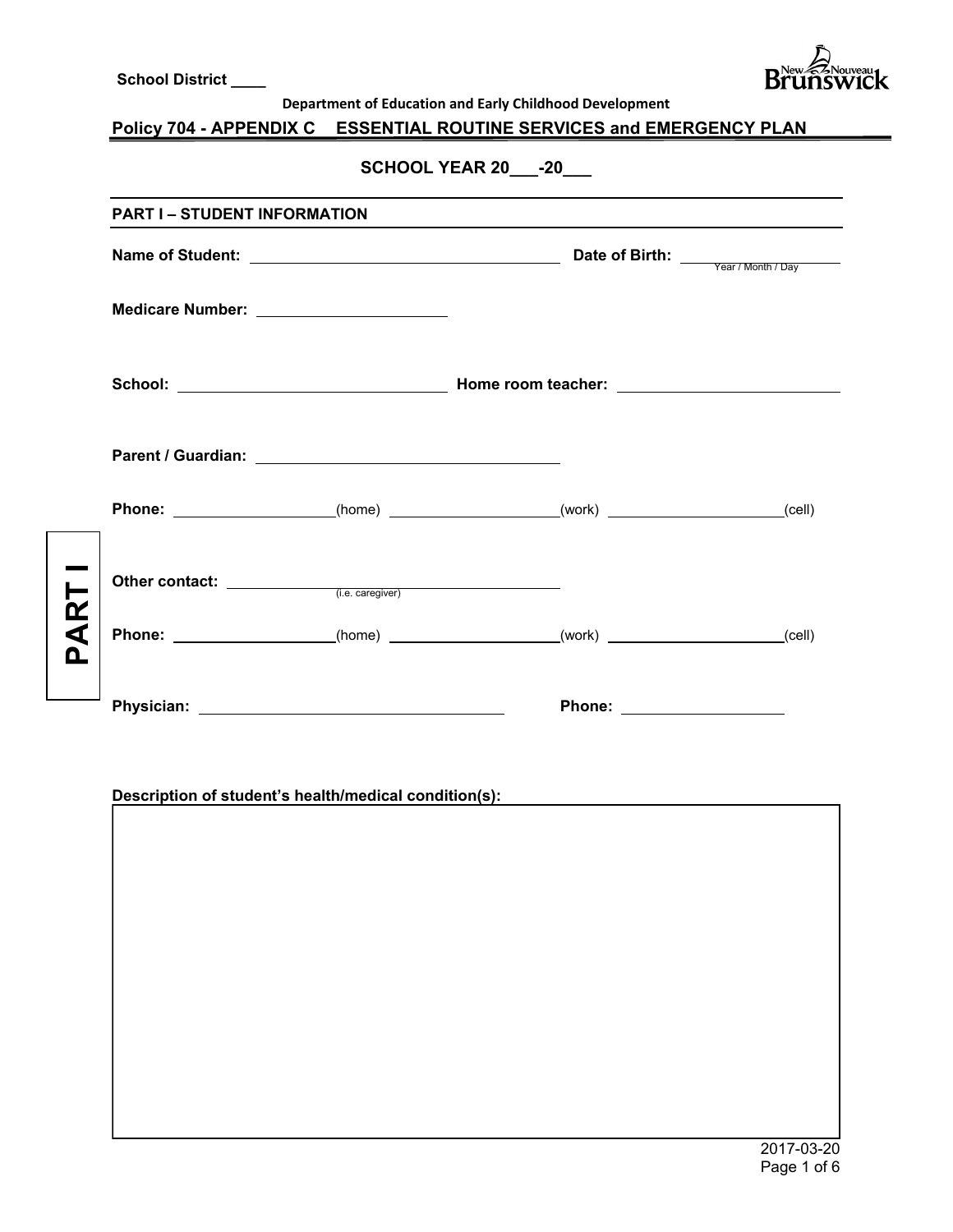**PART II – ROUTINE CARE PLAN – complete Part II separately for each service required** 

*Note:* **Provision of medication to manage an ongoing medical condition is considered an essential routine service**

**Describe the care required:** 

**How often is this required?** 

**Student's ability to self-administer / self-care?** 

**Any additional instructions: i.e. What apparatus is needed, if any? Care of apparatus. Storage/accessibility of medication.** 

**PART II**

I

I

I

I

I

I

 $\overline{\phantom{a}}$ 

I

I

**Parent's responsibilities:** 

**School's responsibilities:** 

**Student's responsibilities:** 

**Please provide any other information that would help us to understand your child's needs.**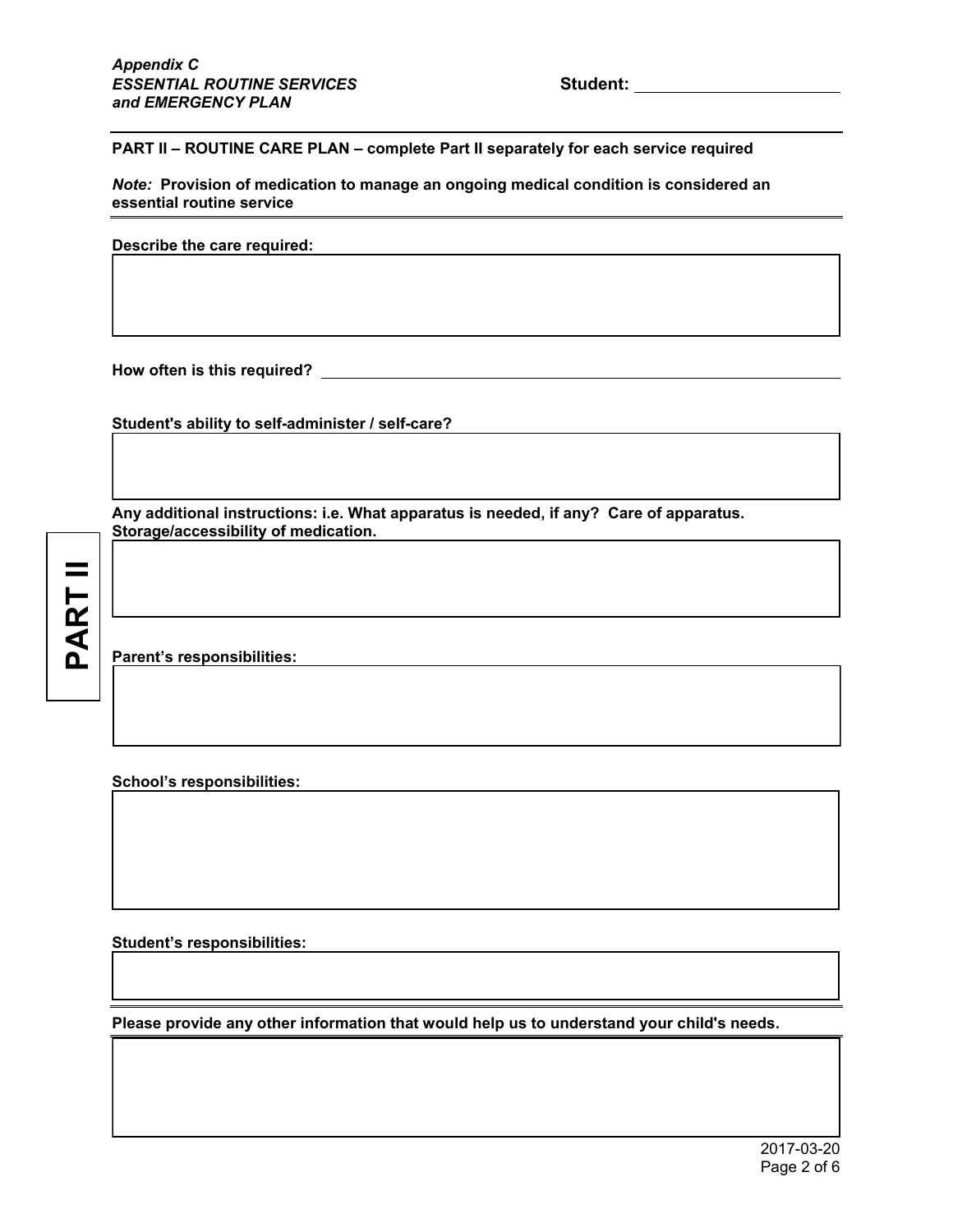#### *Appendix C*  **ESSENTIAL ROUTINE SERVICES** Student: *and EMERGENCY PLAN*

The school personnel listed below have received the necessary training to provide the care described on the previous page.

| <b>Name</b><br>All staff                                                                                                                                                                                                                                                                                                                                                                                                                                       |       | <b>Title</b>                                                                                                                                                                                                                                                                                |
|----------------------------------------------------------------------------------------------------------------------------------------------------------------------------------------------------------------------------------------------------------------------------------------------------------------------------------------------------------------------------------------------------------------------------------------------------------------|-------|---------------------------------------------------------------------------------------------------------------------------------------------------------------------------------------------------------------------------------------------------------------------------------------------|
|                                                                                                                                                                                                                                                                                                                                                                                                                                                                |       |                                                                                                                                                                                                                                                                                             |
| the control of the control of the control of the control of the control of the control of the control of the control of the control of the control of the control of the control of the control of the control of the control<br>the control of the control of the control of the control of the control of the control of the control of the control of the control of the control of the control of the control of the control of the control of the control |       | the control of the control of the control of the control of the control of the control of the control of the control of the control of the control of the control of the control of the control of the control of the control<br><u> 1989 - Johann Stoff, amerikansk politiker (* 1908)</u> |
|                                                                                                                                                                                                                                                                                                                                                                                                                                                                |       |                                                                                                                                                                                                                                                                                             |
| persons for the care of this student and find it acceptable.                                                                                                                                                                                                                                                                                                                                                                                                   |       |                                                                                                                                                                                                                                                                                             |
|                                                                                                                                                                                                                                                                                                                                                                                                                                                                |       |                                                                                                                                                                                                                                                                                             |
| <b>OR</b>                                                                                                                                                                                                                                                                                                                                                                                                                                                      |       |                                                                                                                                                                                                                                                                                             |
| <b>Parent / Guardian:</b><br>signature                                                                                                                                                                                                                                                                                                                                                                                                                         | Date: | year / month / day                                                                                                                                                                                                                                                                          |

*Note:* the signature of an authorized health care professional may be required by the principal depending on the level of complexity of the service requested.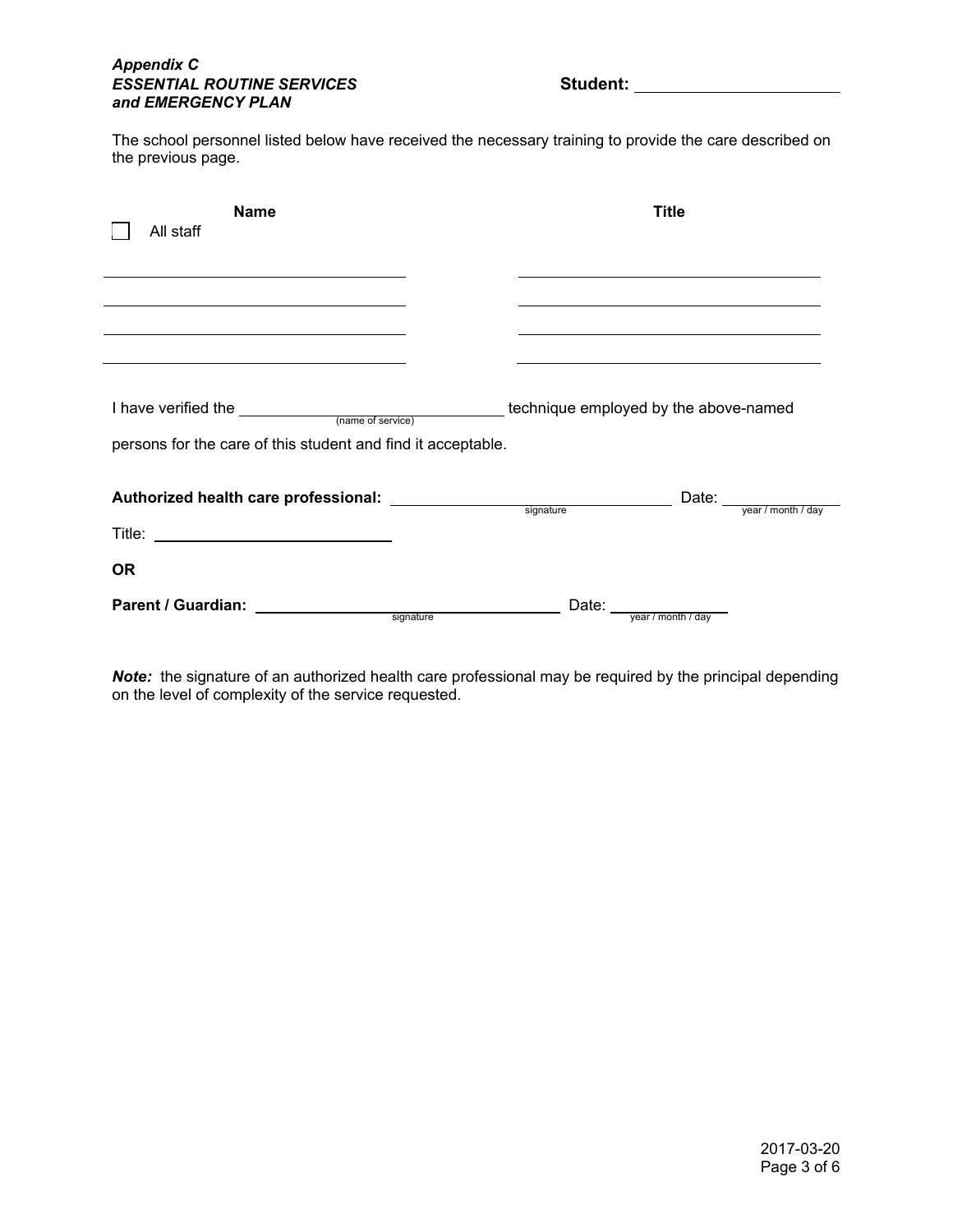## **PART III – EMERGENCY CARE PLAN – complete only if an emergency plan is required**

This part is to be completed by the school in collaboration with the parent.

**Parent's responsibilities:** 

**School's responsibilities:** 

**PARTIII PART III**

I

I

I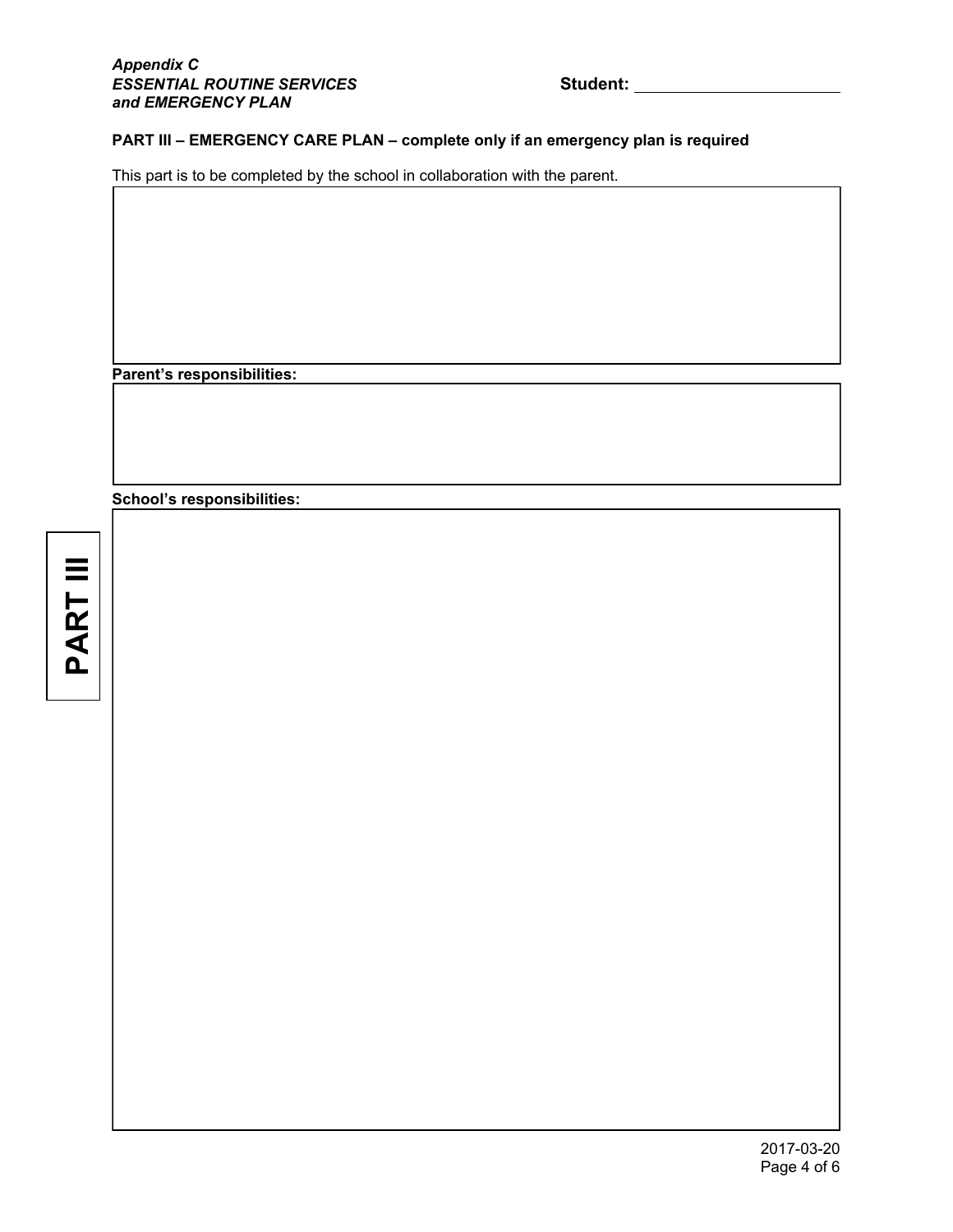#### **PART IV – SIGN-OFF**

I have read and understand the *Essential Routine Services and Emergency Plan* agreement and agree to the sharing of information relevant to the service requested with those persons who must know in order to provide the service.

| Student (16 years and older): |           | Date: |                         |
|-------------------------------|-----------|-------|-------------------------|
|                               | sianature |       | vear / month /<br>' dav |

I hereby request and authorize school personnel to provide the care described above to my child. I understand the designated persons have no medical qualifications and will perform the requested service in good faith and within the scope of the training received in accordance with this agreement.

In the event of an emergency, I authorize school personnel to administer the medication(s) specified in this agreement and provided by me, and to obtain suitable medical assistance. I agree to assume responsibility for all costs associated with medical treatment and transportation.

I hereby acknowledge my responsibilities, as set out in this agreement and in Policy 704 - *Health Support Services*, and agree to carry these out to the best of my ability.

I agree to notify the school in writing of any changes to the information provided on this form.

I agree that the information provided on this form will be shared on a need-to-know basis with anyone who will be involved in the care of my child on behalf of the school.

I agree that the principal or his/her designate may contact my child's physician in the event of a medical emergency or should he/she require clarification about the school's responsibilities as set out in this plan.

 $\Box$  Yes  $\Box$  No

*Parent/Guardian:* Date: signature year / month / day

I hereby acknowledge and accept my responsibilities and those of my staff, as set out in this agreement.

| <b>Principal:</b>                                                                                                             | Date:     |       |                    |  |
|-------------------------------------------------------------------------------------------------------------------------------|-----------|-------|--------------------|--|
|                                                                                                                               | signature |       | vear / month / day |  |
|                                                                                                                               |           |       |                    |  |
| This procedure/care is essential and must be provided during school hours.                                                    |           | Yes   | No                 |  |
| I have reviewed the <i>Essential Routine Services and Emergency Plan</i> for<br>and feel it is appropriate for his/her needs. |           |       | name of student    |  |
| Authorized health care professional:                                                                                          | signature | Date: | year / month / day |  |

2017-03-20 Page 5 of 6